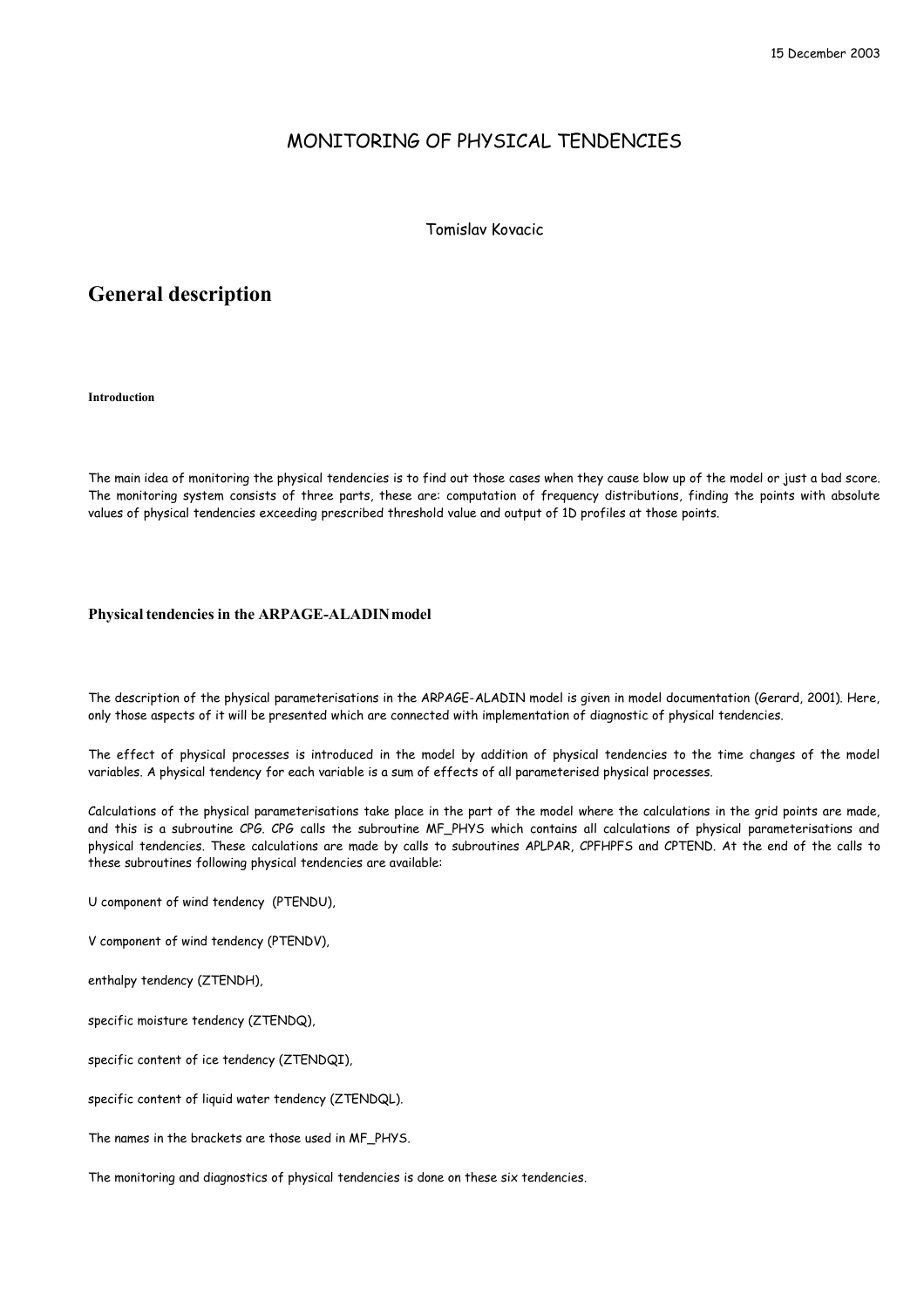The first stage in recognising the unusual cases is to find statistical characteristic of physical tendencies. As for our purpose only those cases with great absolute values of physical tendencies are interesting, frequency distributions of absolute values of physical tendencies are the statistical characteristic we are interested in.

As values of the physical tendencies spread over several decimal orders of magnitude, decimal logarithms of their absolute values must be used for frequency distribution curve. This defines the variable x for which the frequency distribution curve is calculated as

$$
x = \log_{10}\left(\left|\frac{\partial \varphi}{\partial t}\right|\right)
$$

where  $\varphi$  is any variable of the model.

If  $\mathsf{x}_{\mathtt{i}}$  is the lowest value and  $\mathsf{x}_{\mathsf{N}}$  the highest value of x we define the WIDTH of frequency distribution as

$$
WIDTH = x_N - x_1
$$

This interval is devided in equal classes. We define precision of classes as

$$
\log_{10}(PREC) = \log_{10}(x_{i+1}) - \log_{10}(x_i)
$$

(PREC-1)\*100 gives percent of maximal change of tendency within the classe. Number of classes is given with

$$
NWIDTH = \frac{WIDTH}{\log_{10}(PREC)}
$$

There is a one class more for all values **x** greater then  $\mathsf{x}_\mathsf{N}^{\mathsf{p}}$ 

Computation of frrequenci distributions will not be used in operational work of the model, but only for finding threshold values for high values of tendencies.

Extraction of points with physical tendencies exceeding the threshold value

On the bases of frequency distributions for all tendencies, for each one of them, we can chose a threshold values and find those points in the 3D space of the model whert at least one of tendencies eqceedes its thrershold value. Such points will be saved for each time step and analysed later. This diagnostics will be used in operational work of the model.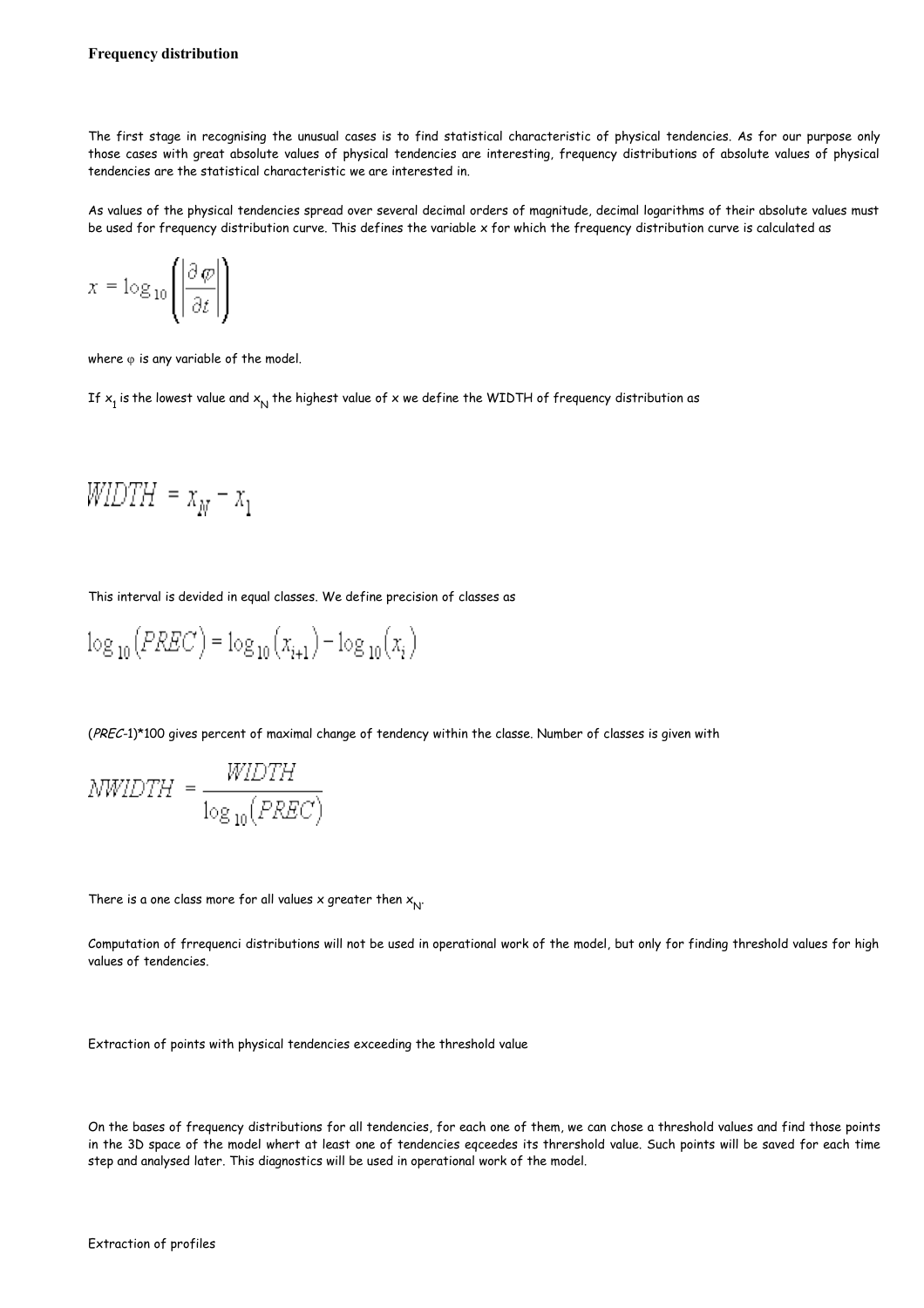For further investigation of physical parametrisations, the 1D vertical profiles at the geographycal position of extracted points are extracted for all those fields needed for SCM (Single Column Model).

**Application in the code**

## **The namelist NAMCHET**

The ways of usage of the system for monitoring of physical tendencies is controlled by variables put in the namelist NAMCHET, which is declared in heather file namchet.h. It is declared as follows

NAMELIST /NAMCHET/ LCTFREQ, LCTCOOR, LCTPROF, CTHRVALS, WIDTH, APREC, &

& STARTCLASS, NPROFMAX

The variables included in the namelist are declared in module YOMCHET and their meanings and default values are explained here.

LCTFREQ is a logical variable. When it's value is .TRUE. the calculation of frequency distributions is enabled. For each time step the frequency distributions will be calculated and written to the file CHET.FREQ.lfa .

LCTCOOR is a logical variable. When it's value is .TRUE. searching for points with at least one of phys. tend. exceeding the threshold value is enabled. At each time step these points will be written to the file CHET.COORD.lfa

LCTPROF is a logical variable. When it's value is .TRUE. It enables the extraction of 1-D vertical profiles at points with at least one tendency exceeding its threshold values. The profiles are extracted for each time step and written to the file ChetProfile. p+nnnn, where  $p$  stays for the point number and  $nnnn$  for the number of the time step.

CTHRVALS is a character array with descriptions of threshold values for physical tendencies. A description of threshold value consists of two fields. The first field is for entering the tendency name, and the second field is for precision. The lengths of fields are given with parameters NAMELENTH and NCTHLEN, which are defined in module YOMCHET. Present values are 20 and 7. If the name is shorter than length of its field, field must be filled with blanks to reach its given length. The position of description in the array is essential because each tendency has fixed index in array.

WIDTH is a real variable containing the number of decimal orders over which the values of the physical tendencies are spread (see A.3.).

APREC is a real variable that contains the antilogarithm of class width on log-scale (see PREC in A.3.), it defines a precision of dividing the data in classes.

STARTCLASS is a real array and it contains the values of tendencies at the upper limit of the first class, the value at lower limit is zero. The position in the array is essential because each tendency has fixed index in array. Although all variables have same number of decimal orders and precision, their values can be shifted several orders of magnitude one to another, as they are themselves not of the same order.

NPROFMAX is an integer variable in which the maximal number of SCM profiles is written. The number of profiles must be limited because in the case that some tendencies have too low thresholds too many output files are produced vesting a space on disk. In the case when the number of points in which threshold was exceeded is greater then this limit the execution of program is aborted, and threshold values in namelist must be increased.

The inices of the tendencies in the arrays are following:

Phys. tend. of U component of wind 1

Phys. tend. of V component of wind 2

Phys. tend. of enthalpy 3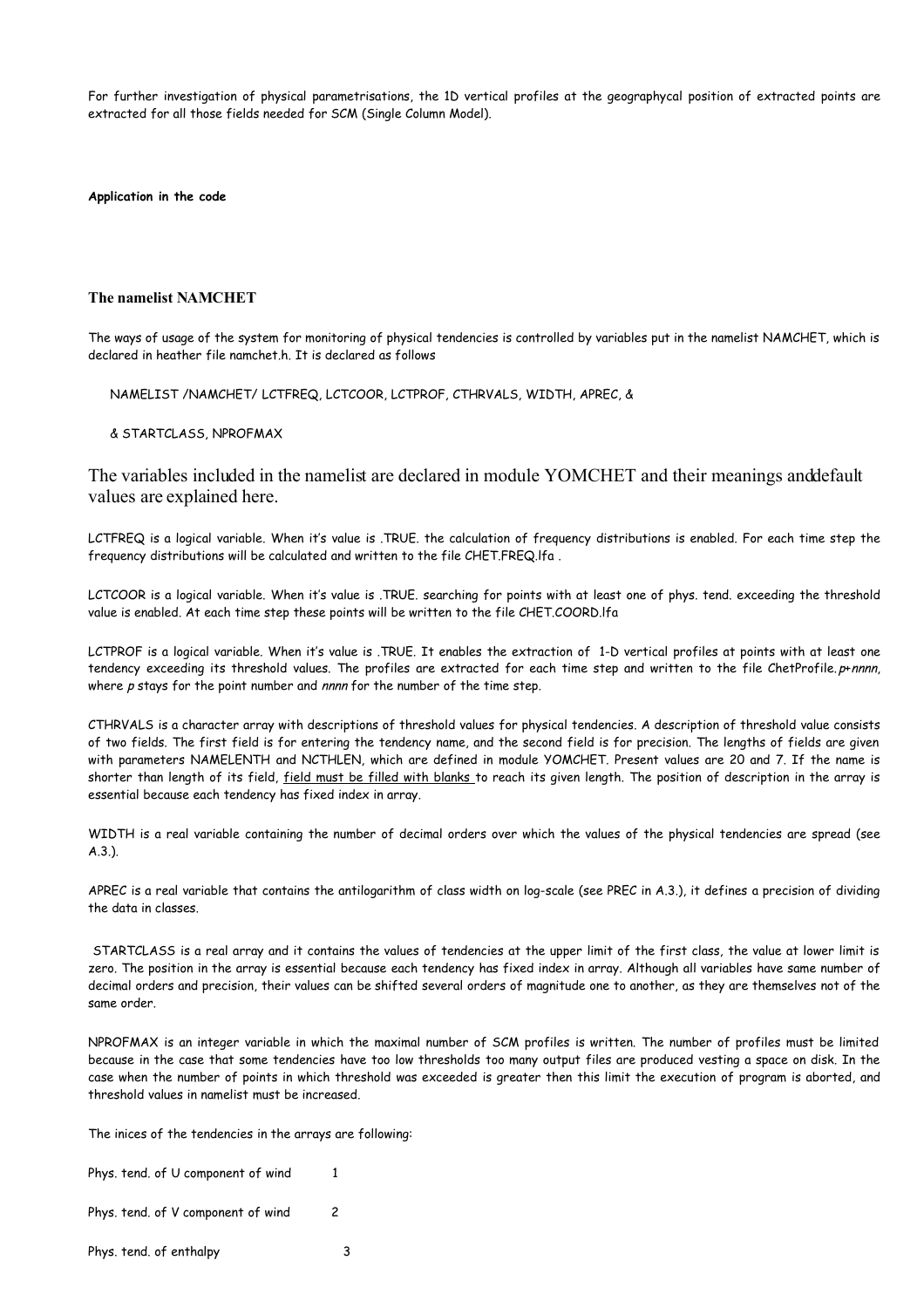Phys. tend. of specific moisture 4 Phys. tend. of ice specific contend 5

Phys. tend. of water specific contend 6

This indeces have name KVAR when they are used as the arguments of subroutines.

The default values for the variables in the namelist NAMCHET are listed here

LCTFREQ= .FALSE.

LCTCOOR= .FALSE.

LCTPROF= .FALSE.

- CTHRVALS(1)= 'PTENDU 2.6E-3'
- CTHRVALS(2)= 'PTENDV 2.6E-3'
- CTHRVALS(3)= 'PTENDH 2.369 '
- CTHRVALS(4)= 'PTENDQ 8.2E-7'
- CTHRVALS(5)= 'PTENDQI 8.2E-7'
- CTHRVALS(6)= 'PTENDQL 8.2E-7'
- WIDTH= 8.0\_JPRB
- APREC= 1.1\_JPRB
- STARTCLASS(1)= 1.0E-9\_JPRB
- STARTCLASS(2)= 1.0E-9\_JPRB
- STARTCLASS(3)= 1.0E-6\_JPRB
- STARTCLASS(4)= 1.0E-13\_JPRB

STARTCLASS(5)= 1.0E-13\_JPRB

STARTCLASS(6)= 1.0E-13\_JPRB

NPROFMAX= 10

## **Module YOMCHET**

All global data needed for monitoringof physical tendencies are contained in this module. Two new data types are introduced to keep all information about physical tendencies in one global variable GCHET.

New types TYPE\_CHET and TY\_PHYS\_TEND\_PT

A new type TYPE\_CHET, with the structure shown bellow, contains all the information about physical tendencies.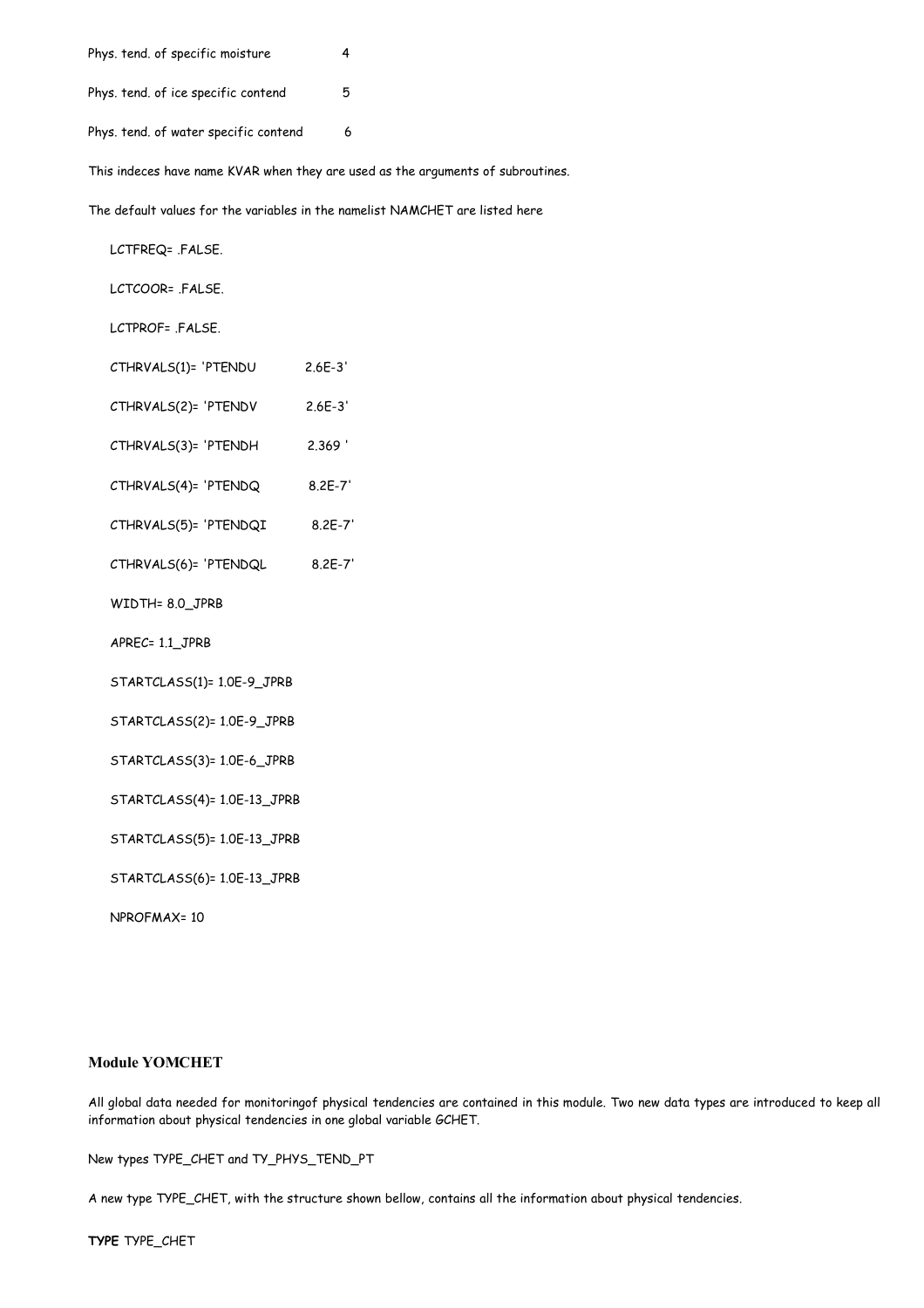| LOGICAL                                                                   | $::$ LCHET                |  |
|---------------------------------------------------------------------------|---------------------------|--|
| LOGICAL                                                                   | :: LCOORD                 |  |
| LOGICAL                                                                   | ። LGPROF                  |  |
| CHARACTER(4)                                                              | $::$ $CEXPNM$             |  |
| CHARACTER(NAMELENTH), POINTER, &                                          |                           |  |
| & DIMENSION(:)                                                            | :: CVARNA                 |  |
| INTEGER_M                                                                 | $\therefore$ NVPHT        |  |
| INTEGER M                                                                 | :: NWIDTH                 |  |
| INTEGER_M                                                                 | :: NPHTEXTH               |  |
| REAL <sub>B</sub>                                                         | $::$ <code>ATIMEST</code> |  |
| REAL <sub>B</sub>                                                         | $::$ APREC                |  |
| REAL <sub>B</sub>                                                         | ። AWIDTH                  |  |
| REAL_B,POINTER, &                                                         |                           |  |
| & $DIMENSION(:,:)$                                                        | :: ACLASS                 |  |
| REAL_B,POINTER, &                                                         |                           |  |
| & $DIMENSION(:,:)$                                                        | ። FQDIST                  |  |
| REAL_B,POINTER, &                                                         |                           |  |
| & DIMENSION(:,:)                                                          | :: ACUMFQ                 |  |
| REAL_B,POINTER, &                                                         |                           |  |
| & DIMENSION(:)                                                            | :: TENDTHRESH             |  |
| TYPE(TY_PHYS_TEND_PT), POINTER, &                                         |                           |  |
| & DIMENSION(:)                                                            | $\therefore$ APOINT       |  |
| END TYPE TYPE_CHET                                                        |                           |  |
| The meaning of the components of TYPE_CHET is as follows:                 |                           |  |
| : switch for freq. distr. calculations, it is assigned the value<br>LCHET |                           |  |
| of LCTFREQ from NAMCHET, and has the same                                 |                           |  |
| meaning.                                                                  |                           |  |

LCOORD : switch for extraction of points, it is assigned the value of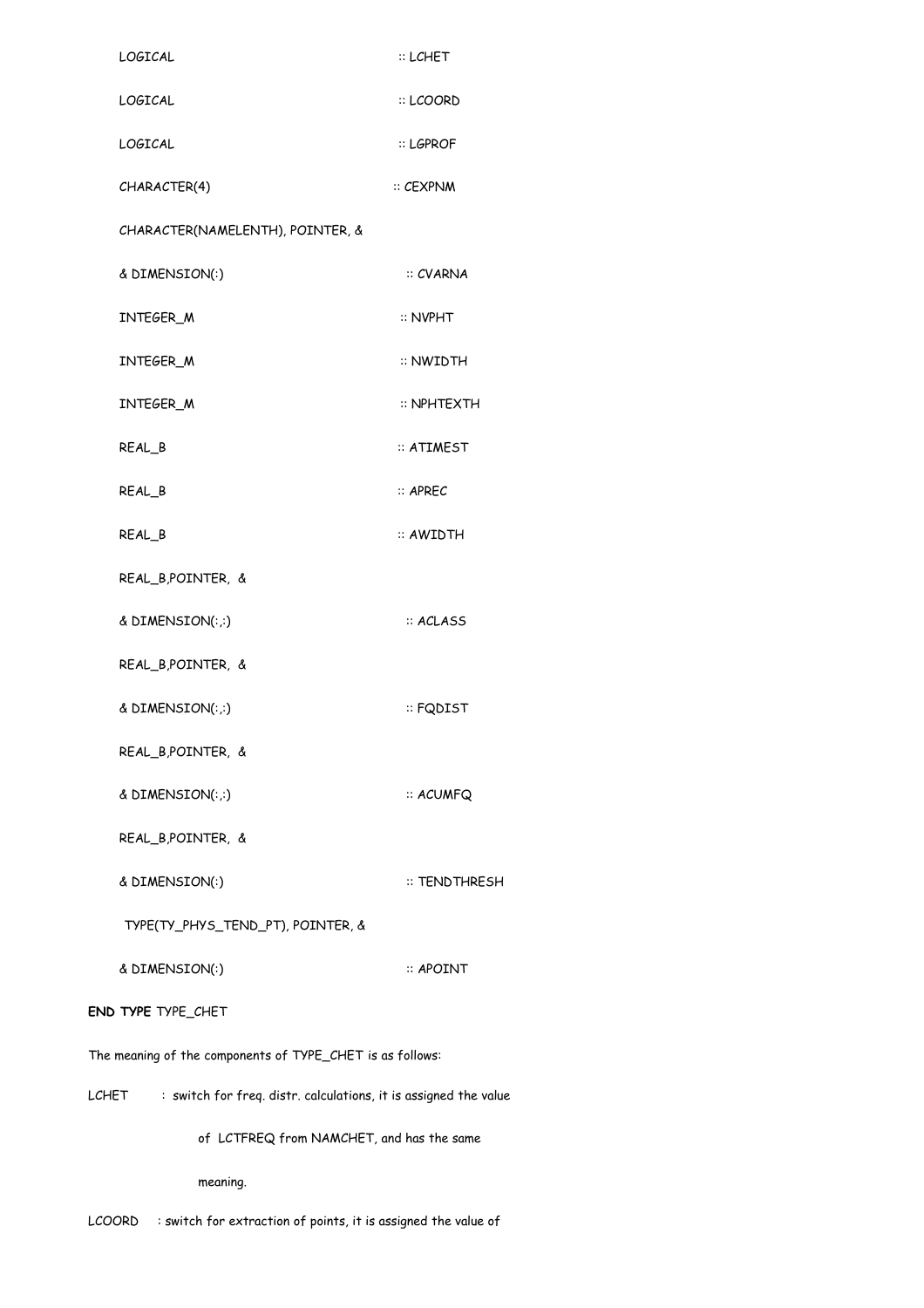LCTCOOR from NAMCHET, and has the same meaning.

LGPROF : switch for extraction of profiles, it is assigned the value of

LCTCOOR from NAMCHET, and has the same meaning.

CEXPNM : the name of the ARPAGE/ALADIN job, the same as

CNMEX from module YOMSSA

CVARNA : the array with names of variables, used for output. Its

values are assigned in SUCHED, and can be a default name

or the name from CTHRVALS variable from namelist

NVPHT : number of variables for which phys. tendency diagnostics

is done, it is set in SUQCHET

- NWIDT : number of classes for frequency distributions (see A.3)
- NPHTEXTH : number of points with phys. tend. exceeding the threshold
- ATIMEST : the time step
- APREC : precision (see A.3)
- AWIDTH : number of decimal orders of magnitude for interval in

which frequency distribution is calculated (see A.3)

- FQDIST : array with frequency distributions of phys. tend.
- ACUMFQ : array with cumulative frequency distribution
- APOINT : array with points where threshold value is exceeded

The points with absolute values of tendencies exceeding a threshold value are described with structure given with the type TY\_PHYS\_TEND\_PT, and its definition is given bellow:

**TYPE** TY\_PHYS\_TEND\_PT

| REAL <sub>B</sub> | $::$ ALAT      | I latitude in radians                  |
|-------------------|----------------|----------------------------------------|
| REAL B            | $::$ ALONG     | ! longitude in radians                 |
| REAL B            | $::$ HFIGHT    | ! height in meters                     |
| REAL B            | :: TEND VAL    | ! value of exceeded tendency           |
| INTEGER M         | $::$ NCHFTLONG | ! the index of point in the work space |
|                   |                |                                        |

**END TYPE** TY\_PHYS\_TEND\_PT

The global variable GCHET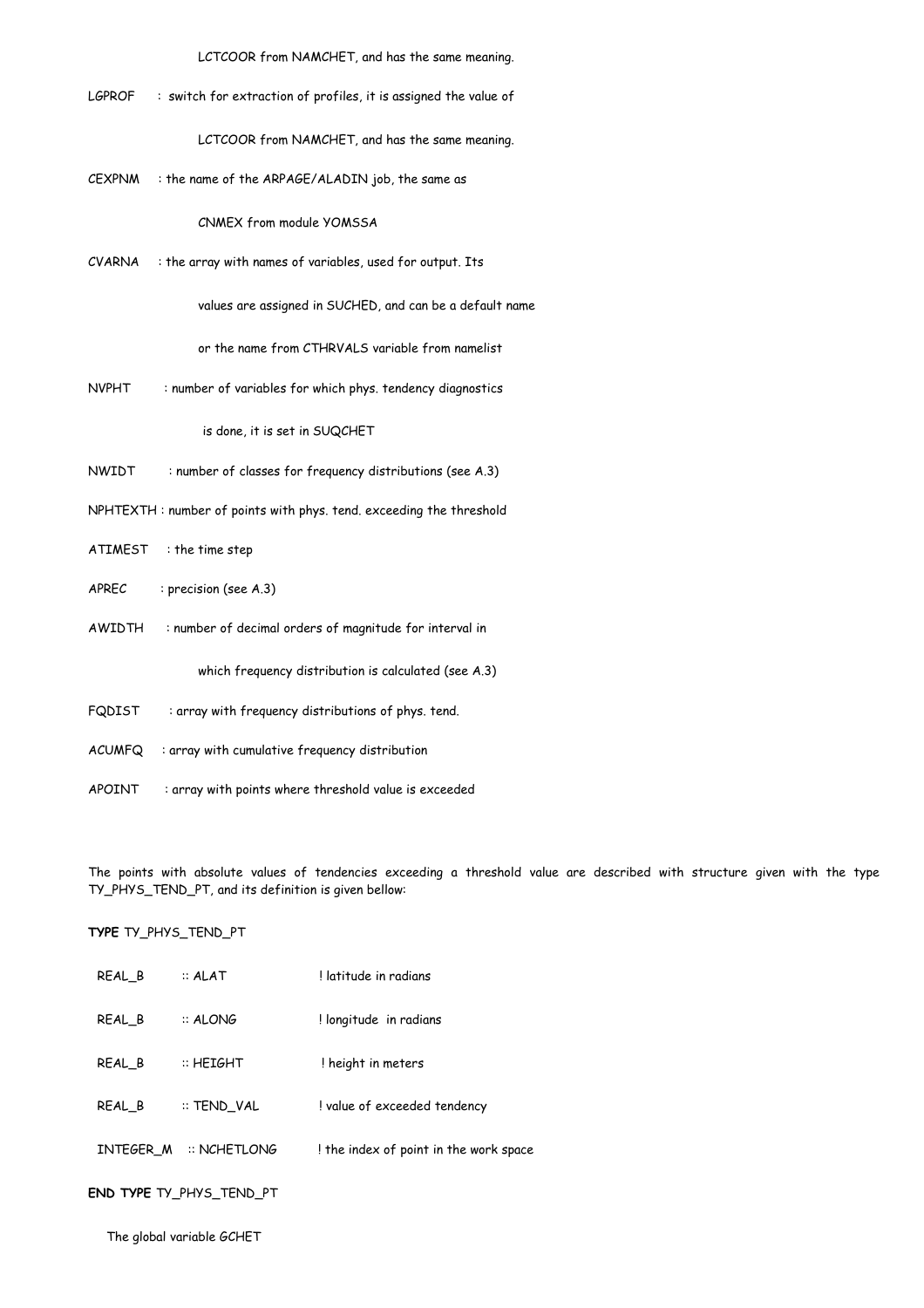The global variable GCHET of type TYPE\_CHET is the central point in monitoring of physical tendencies. The yob done by all subroutines in monitoring of phys. tend. is mainly to something with its components.

Set up and reset, SUCHET and RESETCHET

## SUCHET

Subroutine SUCHET prepares the global variable GCHET for computations. It first initialises namelist NAMCHET variables assigning them default values and then reads namelist. After that, values of GCHET's components are assigned, and pointers are allocated.

It is called from SU0YOMA, and must be called before time step loop.

#### RESETCHET

Subroutine RESETCHET resets some of the GCHET's component for calculations in a next time step. It is called from CNT4.

Frequency distribution, CPCHET and WRITECHET

## CPCHET

Within subroutine CPCHET frequency distributions for six physical tendencies are calculated. It calls CPCHET\_1, which calculates frequency distribution for each physical tendency

.Arguments of CPCHET are:

- KPROMA : horizontal dimension
- KSTART : first element of work
- KPROF : last element of work.
- KFLEV : number of levels in grid point space
- PTENDU : "U"-wind tendency due to physics.
- PTENDV : "V"-wind tendency due to physics.
- PTENDH : Enthalpy tendency.
- PTENDQ : Moisture tendency.
- PTENDQI : Ice tendency.
- PTENDQL : Liquid water tendency.

CPCHET\_1

Subroutine CPCHET\_1 calculates frequency distribution for one physical tendency. It is called from CPCHET

Arguments of CPCHET\_1 are:

- $KVAR$  : index of physical tendency (see B.1)
- KPROMA : horizontal dimension
- KSTART : first element of work
- KPROF : last element of work.
- KFLEV : number of levels in grid point space
- PTEND : array with physical tendency for chosen variable (KVAR).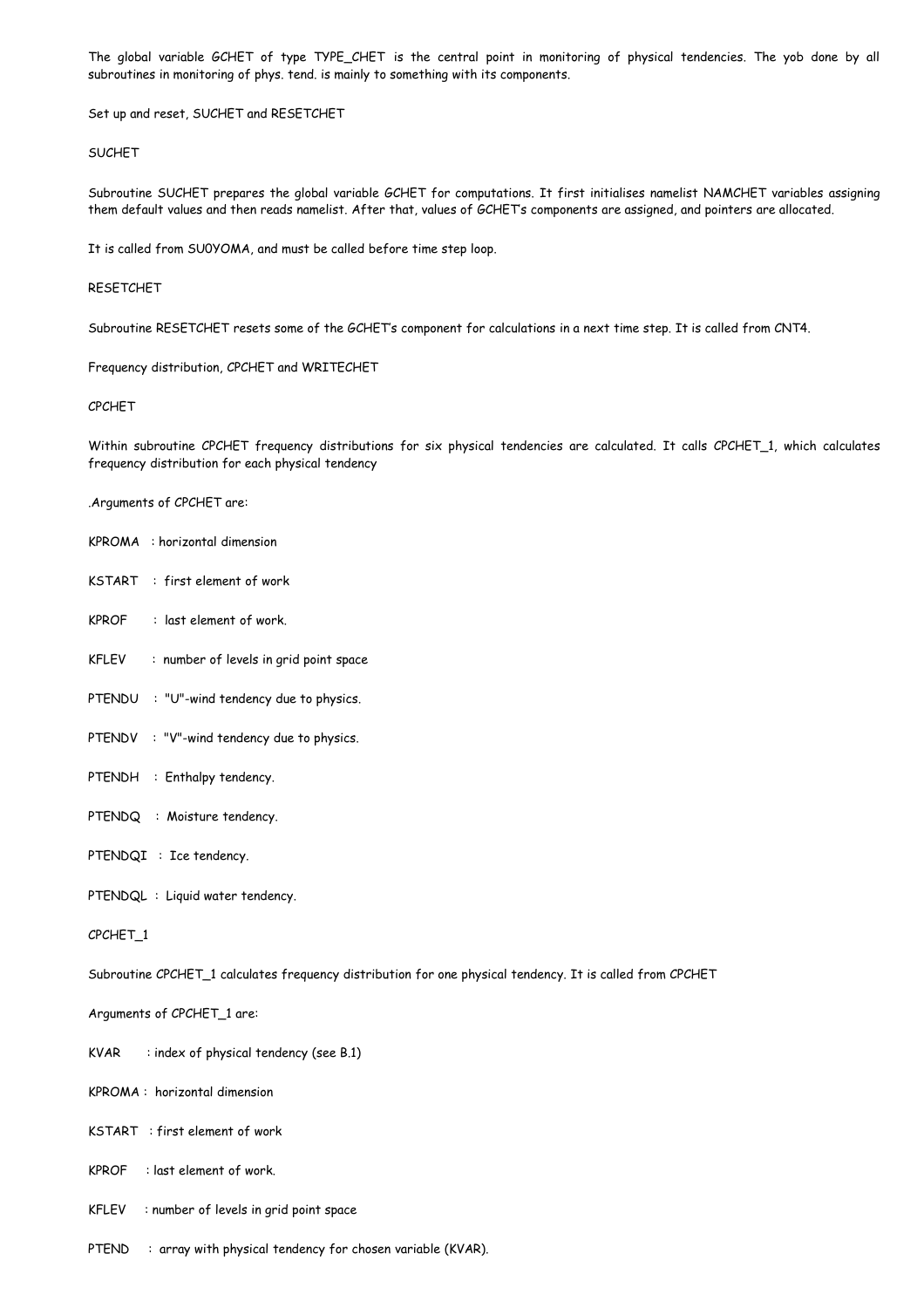## WRITECHET

Subroutine WRITECHET writes frequency distributions to the file CHET.FREQ.lfa. It is called from subroutine CNT4, from the main time loop.

Argument of WRITECHET is:

KTSNO : number of the time step

Extraction of points, CHETEXTH

Within CHETEXTH points in which at least one of total tendencies exceeds its threshold value are found and written to file. This is achieved by calls to subroutine CHETEXTH\_1 for the each one of total tendencies

- Arguments of CHETEXTH:
- KPROMA : horizontal dimension
- KSTART : first element of work
- KPROF : last element of work.
- KFLEV : number of levels in grid point space
	- KTSNO : time-step number
- PTENDU : "U"-wind tendency due to physics.
- PTENDV : "V"-wind tendency due to physics.
- PTENDH : Enthalpy tendency.
- PTENDQ : Moisture tendency.
- PTENDQI : Ice tendency.
- PTENDQL : Liquid water tendency.
	- PHI : geopotential height on interlayers at time t.
	- PHIF : geopotential height on layers at time t.

Extraction of points, CHETEXTH\_1

Subroutine CHETEXTH\_1 searches over all points of working space for points where tendency that is passed as an argument exceeds its threshold value. The points are stored in GCHET%APOINT, and written to file CHET.KOORD.lfa.

## Arguments of CHETEXTH\_1:

- KVAR : index of physical tendency
- KPROMA : horizntal dimension
- KSTART : first element of work
- KPROF : last element of work.
- KFLEV : number of levels in grid point space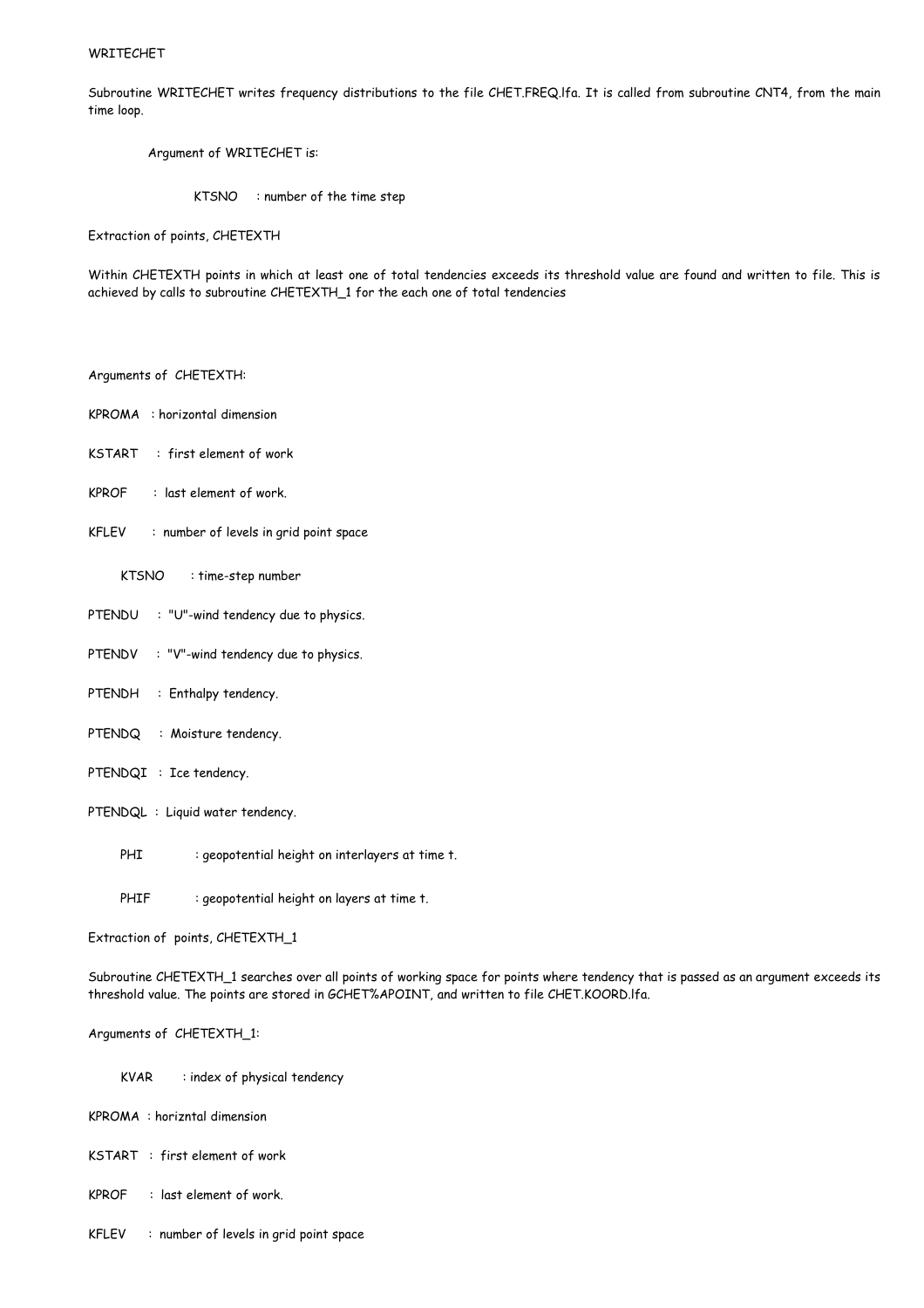belongs index KVAR

Extraction of profiles, PROFILECHET

Subroutine PROFILECHET writes to the file ChetProfile.p+nnnn all values in the column over the geographical coordinates of the point needed for run of SCM (Single Column Model). PROFILECHET is called from the subroutine MF\_PHYS, and aborts the program execution if the number of points exceeds NPROFMAX (B.1).

Arguments of PROFILECHET are two numerous to be listed here. They are mainly the same as those of WRITEPYSIO, except for second to tenth argument in WRITEPYSIO, which are not needed in PROFILECHET, the first argument, although it 's name is different in two subroutines, has the same meaning, it is a horizontal dimension.

#### Modification of WRITEPHYSIO

A part of subroutine WRITEPHYSIO was extracted to new subroutine WRITEPROFILE. And at that place a call to WRITEPROFILE is inserted.

#### WRITEPROFILE

Subroutine WRITEPROFILE extracts from the models 3D fields 1D fields for SCM calculations. The names of files have the form CDNAME.p+nnnn, where p stays for the point number and nnnn for the number of the time step and CDNAME is an argument of subroutine.

First six arguments are:

- CDNAME : the first part of the output file name
- KLON : position of the nearest grid point in horizontal direction

PLAT\_MODELE : latitude of the geographical point

PLON\_MODELE : longitude of the geographical point

- PD : orthodromic distance to the nearest grid point
- PHOUR : time since the beginning of the prediction in hours.

Other arguments are the same as the corresponding arguments in WRITEPHYSIO.

Output files

All output files are written in the LFA format.

10.1 Description of the file CHET.FREQ.lfa

CLASSES1

CLASSES2

…

- …
- 

…

CLASSES6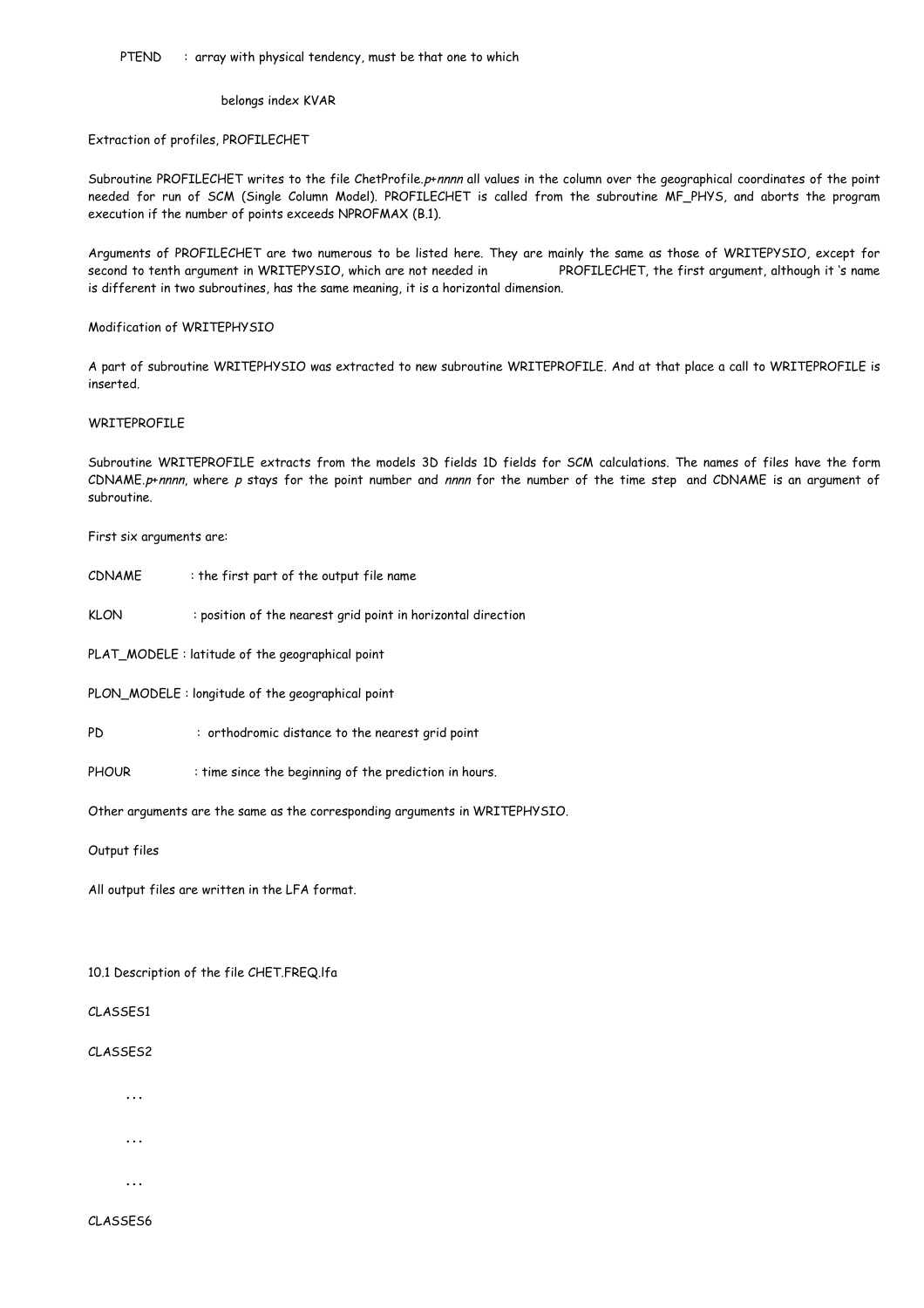## FREQENCY DISTRIBUTIONS FOR TIME STEP 1

## FREQENCY DISTRIBUTIONS FOR TIME STEP 2

… …

…

## FREQENCY DISTRIBUTIONS FOR TIME STEP last step

CLASSESi are written in subroutine SYCHET, and frequency distributions in

#### WRITECHET.

CLASSESi are written for each variable, and each is a series of NWIDT numbers which are the values of tendency at the limits of classes.

The FREQENCY DISTRIBUTIONS FOR TIME STEP has following fields:

INDEXP

TIME\_STEP

FREQUENCY DISTRIBUTION 1

## FREQUENCY DISTRIBUTION 2

 … … …

FREQUENCY DISTRIBUTION last tendency

INDEXP is the name of experiment, it to CNMEXP

TIME\_STEP is the time step length in seconds

The FREQUENCY DISTRIBUTION contains frequency distribution for one

tendency, at the given time step. It is a series of NWIDT+1 numbers, that

are frequencies for each class, and one more, the frequency for tendencies

greater then value at the limit of the highest class.

10. 2 Description of file the file CHET.COORD.lfa

INDEXP

TIME\_STEP